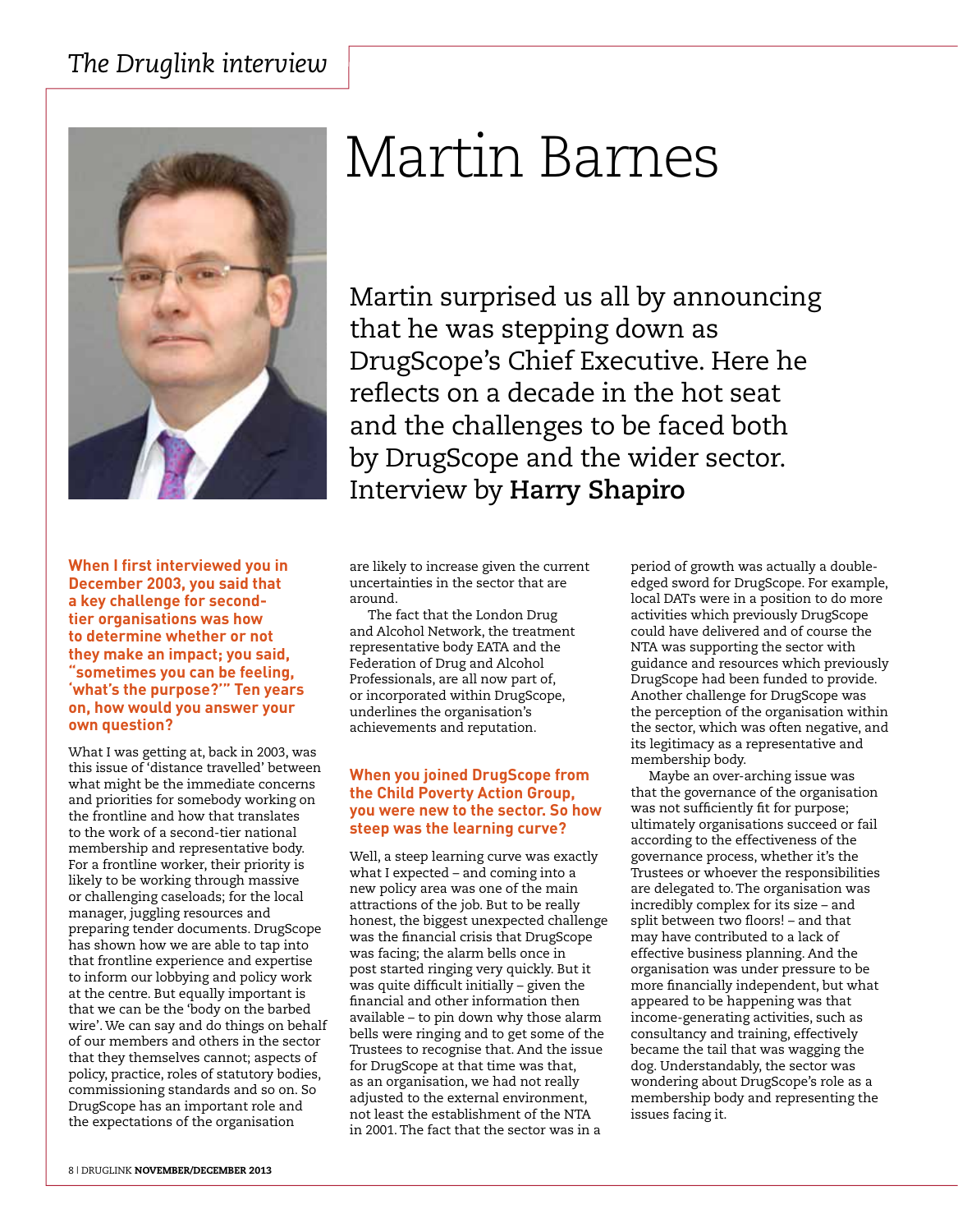**It did seem that by the two-day conference in Cambridge in 2007, DrugScope had started to turn a corner, only for the sector to appear to tear itself in two following on from some analysis of the treatment statistics by the BBC. So was that a healthy debate that ensued, or just the drug treatment sector in self-destruct mode?**

Certainly 2007 was an *annus horribilis* for the NTA and not an easy time for the sector. But by that time, there was already a head of steam building, because many people in the sector were starting to ask questions about treatment effectiveness and impact. Remember in 2005, the NTA attempted to launch what it called 'A treatment effectiveness strategy'. But as Paul Hayes claimed in the *Druglink* interview earlier this year $^{\scriptscriptstyle 1}$  nobody took any notice. So there were the BBC reports critical of treatment and the *Breakthrough Britain* addiction report from the Centre for Social Justice in July that year, which led us to do a wide-ranging consultation with the sector including regional events culminating in the *Drug Treatment at the Crossroads* report in 2009. What the report captured was a lot more consensus and agreement in the sector than people were giving it credit for: that we should be more ambitious for the client, that methadone does have a role but there needs to be more choice, that we need to engage more with families and communities and so on. And while 'recovery' was not yet part of the formal policy narrative, the themes that are now very much embedded in the drug strategy were clearly around.

But it was also very important to defend what the treatment sector had achieved. Part of our report was the opinion poll and survey that was independently conducted and showed that the public was supportive of investment in drug treatment. The sector has been divided and polarised, but sometimes the loud voices don't always speak on behalf of a clear constituency – claims can be exaggerated or provide just enough ammunition for others with a particular agenda. It is right that we had and continue to have the debate and the discussion, but actually

in recent years I think the sector has worked more collaboratively and I think DrugScope has played quite a significant role in facilitating that, given all the partnerships and collaborations that we have supported or instigated.

#### **What leaves you feeling most gratified about what you achieved as CEO?**

At times it was very difficult, trying to resolve the very serious financial problems we had. But while we are now much smaller than when I started, we are more focussed as an organisation and I think the charity's reputation and influence is stronger. People forget or don't even know that excluding our STRADA staff in Scotland, we have only nine full time equivalent posts and when people see what we do in terms of *Druglink*, DrugScope Daily or the policy and media work, they think we are a much bigger organisation and that ability to punch above our weight is really important. And I'm also pleased that we are involved in a range of partnerships, including The Skills Consortium, the Recovery Partnership, Making Every Adult Matter and STRADA. Those are the things that I feel particularly proud of, although it is the organisation as a whole that does that, not the Chief Executive alone. I am particularly proud of our Treatment Provider CEOs Forum, having over 30 CEOs and senior managers from the sector sitting around a table engaged in constructive debate and discussion – many, as recent as 3 or 4 years ago, would not have believed it could happen. A new Chief Executive will, of course, have their own vision, priorities and views on how DrugScope can best support, influence and add value, including partnership working and collaborations. We have a very good, experienced and committed staff team and now a strong, very supportive and robust Board of Trustees, which is why it feels OK to pass on the baton.

#### **It has been put to us by officials that 'if DrugScope didn't exist we would have to invent it'. How much store do you put in statements like that?**

Yes, that was put to me again recently by a very senior official. It is gratifying to hear! But there was a time when some people would have said, 'If DrugScope didn't exist, we wouldn't miss it', which is not the case today. And they say that because, for example, we are a membership organisation and we can capture a lot of views and intelligence about what is happening on the ground and that translates into the issues we highlight and lead on, the policy influence that we seek to achieve. But also we play a very important role in wider public debate about drugs and drug use through the media, the wider partnerships – and closer to home, the work we have done within the Recovery Partnership to engage with residential rehabilitation and help close that unhelpful divide between rehabs and other forms of treatment intervention (as reflected in the breadth of experience on our Board of Trustees). DrugScope demonstrates that there continues to be a very important role for us as a membership and independent second– tier organisation for the sector, but inevitably there will still be some critics, perhaps reflecting changing complexities and divergent interests; but we have demonstrated we are up for constructive dialogue and engagement.

#### **And how do you feel we have performed that role as a 'critical friend' of government?**

What has always been the bottom-line deal-breaker is any loss of DrugScope's independence. In performing that 'critical friend' role, there have been times when members and others in the sector might feel we haven't been sufficiently critical. Sometimes, that's because we haven't been able to share the full picture, in terms of why we are doing something at a certain time – the lobbying, the conversations that go on behind the scenes, whether during the time of the NTA, or more recently, in trying to ascertain exactly what Public Health England is doing to do to support the sector and to help resist any risk of disinvestment. Our approach is to be as constructive as possible, recognising that policy making can sometimes be a 'messy' process, but inevitably lobbying against proposals or actions which are not in the interests of service users or the sector will upset some. For example, the work we did opposing the previous Government's plan to require

http://www.drugscope.org.uk/Documents/ PDF/Publications/PaulHayesInterview.pdf